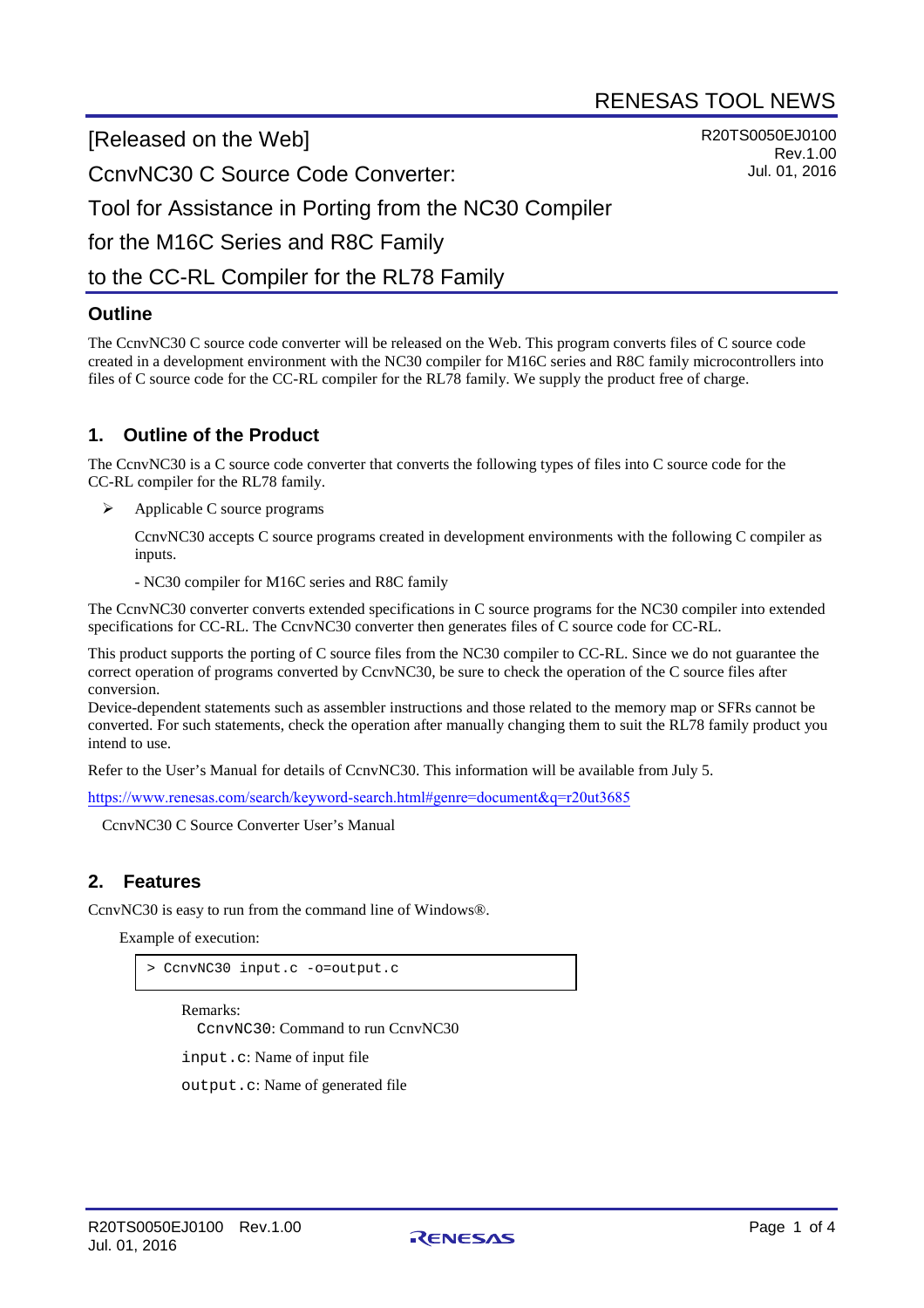Example of input file: input.c

```
#pragma ADDRESS p0 00E0H /* Port P0 register */
char c;
void main(void)
{
```
Example of generated file: output.c

```
/* CcnvNC30 C Source Converter V1.00.00.01 [07 Mar 2016] */
/*****************************************************************************
DISCLAIMER
This software is supplied by Renesas Electronics Corporation and is only
intended for use with Renesas products. No other uses are authorized. This
software is owned by Renesas Electronics Corporation and is protected under
all applicable laws, including copyright laws.
THIS SOFTWARE IS PROVIDED "AS IS" AND RENESAS MAKES NO WARRANTIES REGARDING
THIS SOFTWARE, WHETHER EXPRESS, IMPLIED OR STATUTORY, INCLUDING BUT NOT
LIMITED TO WARRANTIES OF MERCHANTABILITY, FITNESS FOR A PARTICULAR PURPOSE
AND NON-INFRINGEMENT. ALL SUCH WARRANTIES ARE EXPRESSLY DISCLAIMED.
TO THE MAXIMUM EXTENT PERMITTED NOT PROHIBITED BY LAW, NEITHER RENESAS
ELECTRONICS CORPORATION NOR ANY OF ITS AFFILIATED COMPANIES SHALL BE LIABLE
FOR ANY DIRECT, INDIRECT, SPECIAL, INCIDENTAL OR CONSEQUENTIAL DAMAGES FOR
ANY REASON RELATED TO THIS SOFTWARE, EVEN IF RENESAS OR ITS AFFILIATES HAVE
BEEN ADVISED OF THE POSSIBILITY OF SUCH DAMAGES.
Renesas reserves the right, without notice, to make changes to this software
and to discontinue the availability of this software. By using this software,
you agree to the additional terms and conditions found by accessing the
following link:
http://www.renesas.com/disclaimer
Copyright (C) yyyy Renesas Electronics Corporation. All rights reserved.
******************************************************************************/
//[CcnvNC30] #pragma ADDRESS p0 00E0H /* Port P0 register */
#pragma address p0=0x00E0
char c;
void main(void)
\{c = p0;}
```
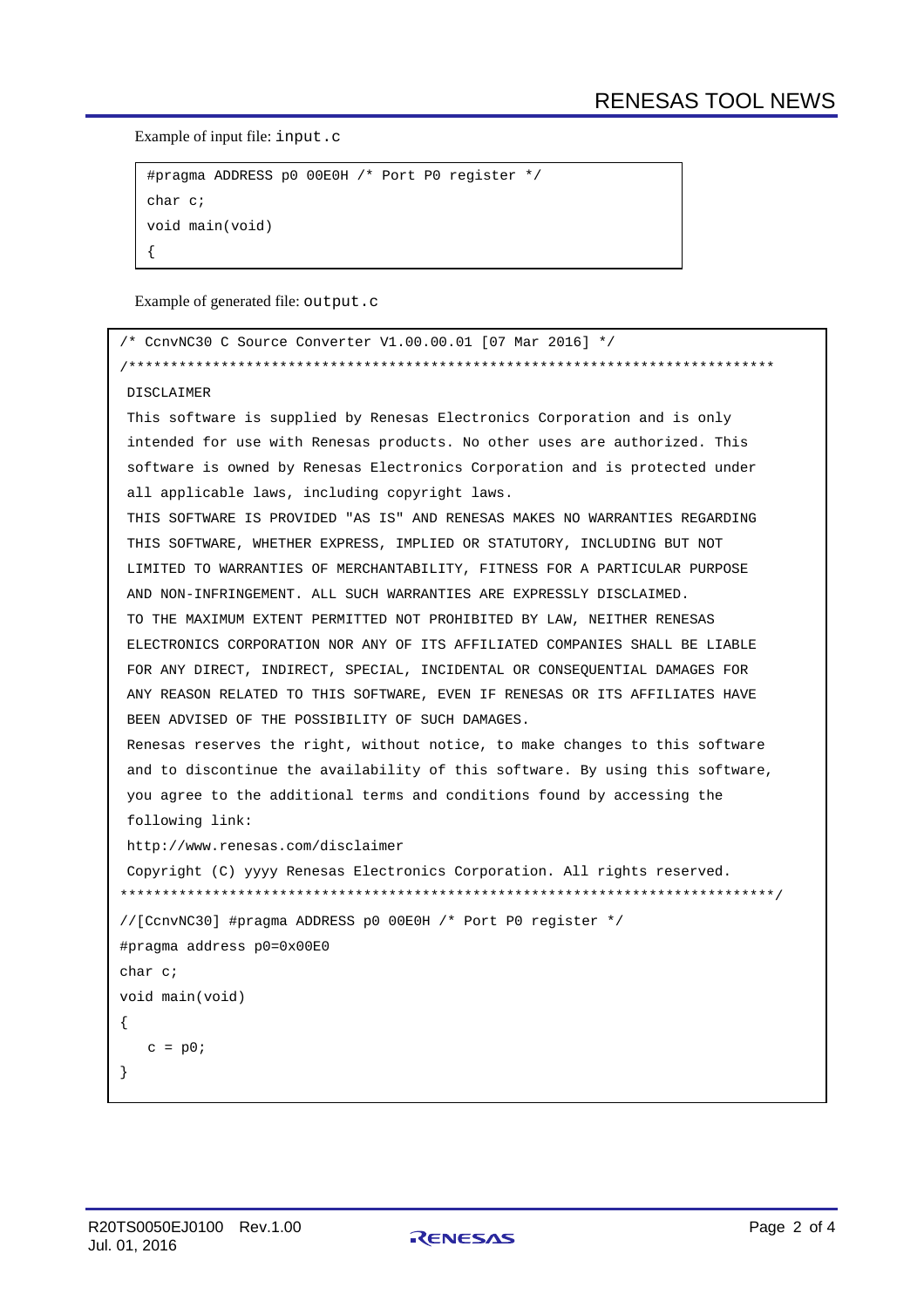#pragma address for NC30 is commented out of the generated file (C source program for CC-RL) and #pragma address for CC-RL is added.

Addresses are not converted. Change them by hand after seeing messages that the given language specifications are dependent on the M16C series and R8C family.

#### **3. Operating Environment**

Windows® 10 (32-bit edition, 64-bit edition) Windows® 8.1 (32-bit edition, 64-bit edition) Windows® 7 (32-bit edition, 64-bit edition)

### **4. Obtaining the Product**

Obtain the converter from the URL below. This product will be available from July 5.

<https://www.renesas.com/convert-cc-compiler>

Downloadable executable file for CcnvNC30: CcnvNC30.exe